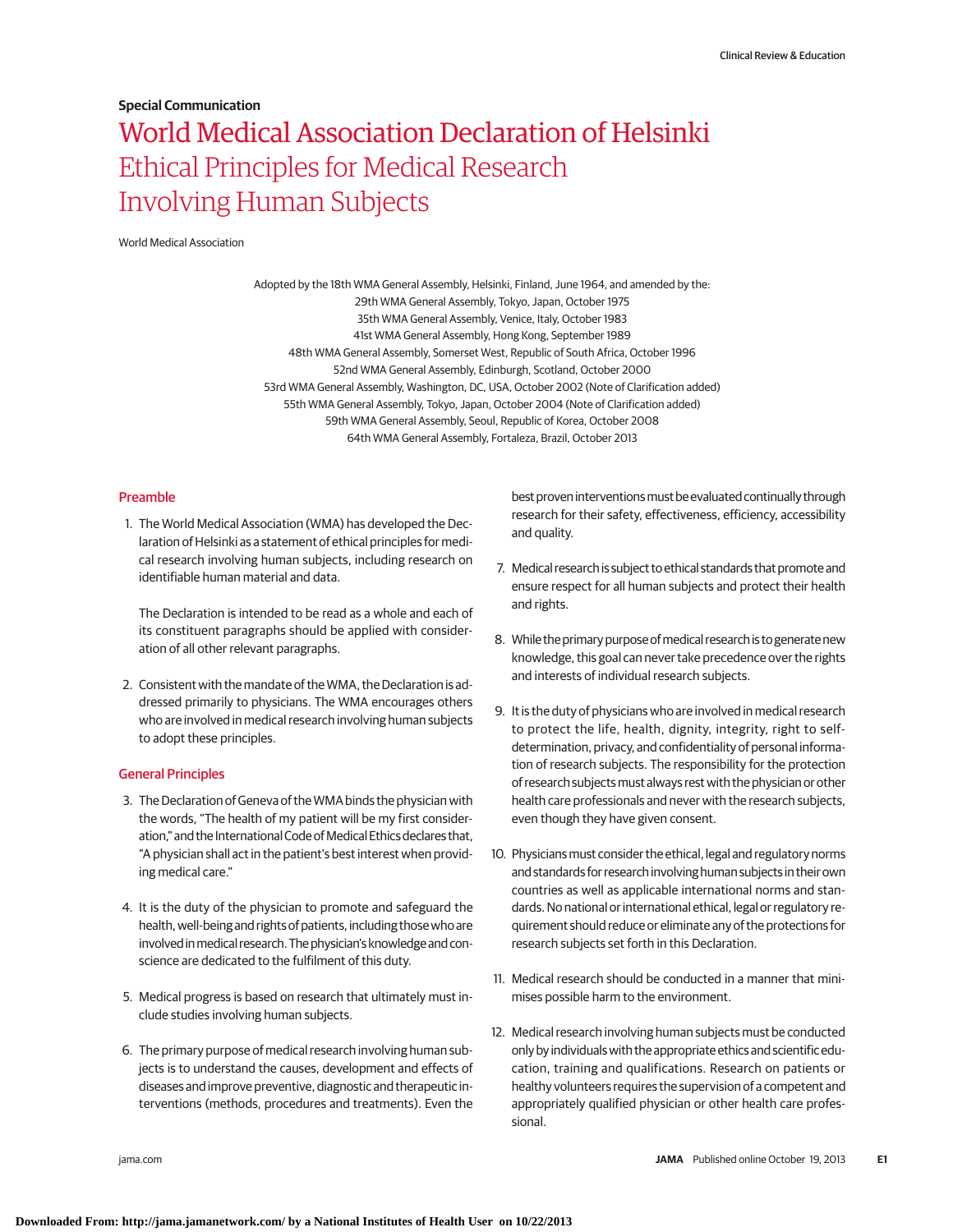- 13. Groups that are underrepresented in medical research should be provided appropriate access to participation in research.
- 14. Physicians who combine medical research with medical care should involve their patients in research only to the extent that this is justified by its potential preventive, diagnostic or therapeutic value and if the physician has good reason to believe that participation in the research study will not adversely affect the health of the patients who serve as research subjects.
- 15. Appropriate compensation and treatment for subjects who are harmed as a result of participating in research must be ensured.

## Risks, Burdens and Benefits

16. In medical practice and in medical research, most interventions involve risks and burdens.

Medical research involving human subjects may only be conducted if the importance of the objective outweighs the risks and burdens to the research subjects.

17. All medical research involving human subjects must be preceded by careful assessment of predictable risks and burdens to the individuals and groups involved in the research in comparison with foreseeable benefits to them and to other individuals or groups affected by the condition under investigation.

Measures to minimise the risks must be implemented. The risks must be continuously monitored, assessed and documented by the researcher.

18. Physicians may not be involvedin a research study involving human subjects unless they are confident that the risks have been adequately assessed and can be satisfactorily managed.

When the risks are found to outweigh the potential benefits or when there is conclusive proof of definitive outcomes, physicians must assess whether to continue, modify or immediately stop the study.

# Vulnerable Groups and Individuals

19. Some groups and individuals are particularly vulnerable andmay have an increased likelihood of being wronged or of incurring additional harm.

All vulnerable groups and individuals should receive specifically considered protection.

20. Medical research with a vulnerable group is only justified if the research is responsive to the health needs or priorities of this group and the research cannot be carried out in a nonvulnerable group. In addition, this group should stand to benefit from the knowledge, practices or interventions that result from the research.

#### Scientific Requirements and Research Protocols

- 21. Medical research involving human subjectsmust conform to generally accepted scientific principles, be based on a thorough knowledge of the scientific literature, other relevant sources of information, and adequate laboratory and, as appropriate, animal experimentation. The welfare of animals used for research must be respected.
- 22. The design and performance of each research study involving human subjects must be clearly described and justified in a research protocol.

The protocol should contain a statement of the ethical considerations involved and should indicate how the principles in this Declaration have been addressed. The protocol should include information regarding funding, sponsors, institutional affiliations, potential conflicts of interest, incentives for subjects and information regarding provisions for treating and/or compensating subjects who are harmed as a consequence of participation in the research study.

In clinical trials, the protocol must also describe appropriate arrangements for post-trial provisions.

# Research Ethics Committees

23. The research protocolmust be submitted for consideration, comment, guidance and approval to the concerned research ethics committee before the study begins. This committee must be transparent in its functioning, must be independent of the researcher, the sponsor and any other undue influence and must be duly qualified. It must take into consideration the laws and regulations of the country or countries in which the research is to be performed as well as applicable international norms and standards but these must not be allowed to reduce or eliminate any of the protections for research subjects set forth in this Declaration.

The committee must have the right to monitor ongoing studies. The researcher must provide monitoring information to the committee, especially information about any serious adverse events. No amendment to the protocol may be made without consideration and approval by the committee. After the end of the study, the researchers must submit a final report to the committee containing a summary of the study's findings and conclusions.

### Privacy and Confidentiality

24. Every precaution must be taken to protect the privacy of research subjects and the confidentiality of their personal information.

# Informed Consent

25. Participation by individuals capable of giving informed consent as subjects in medical research must be voluntary. Although it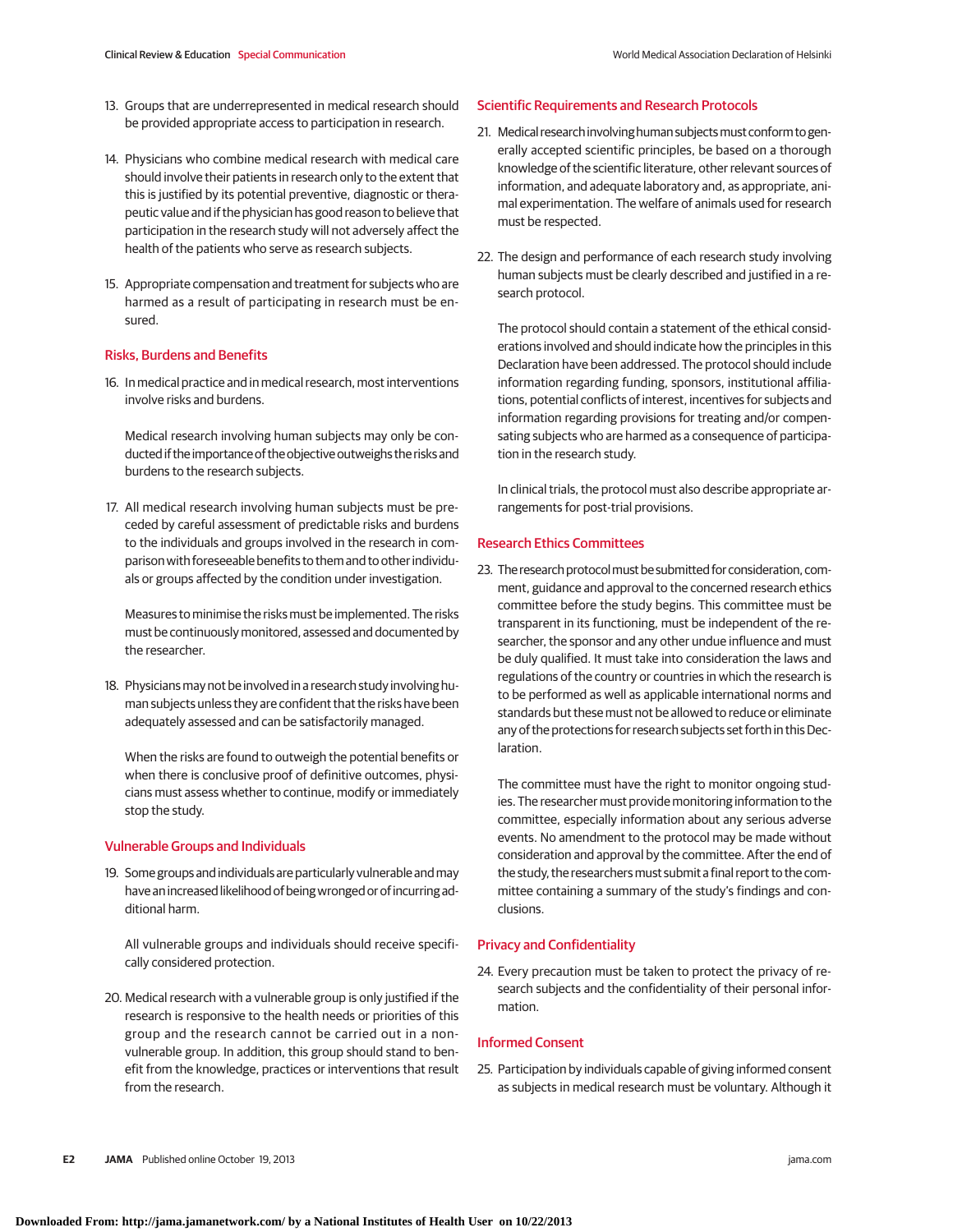may be appropriate to consult family members or community leaders, no individual capable of giving informed consent may be enrolled in a research study unless he or she freely agrees.

26. In medical research involving human subjects capable of giving informed consent, each potential subject must be adequately informed of the aims, methods, sources of funding, any possible conflicts of interest, institutional affiliations of the researcher, the anticipated benefits and potential risks of the study and the discomfort it may entail, post-study provisions and any other relevant aspects of the study. The potential subject must be informed of the right to refuse to participate in the study or to withdraw consent to participate at any time without reprisal. Special attention should be given to the specific information needs of individual potential subjects as well as to themethods used to deliver the information.

After ensuring that the potential subject has understood the information, the physician or another appropriately qualified individual must then seek the potential subject's freely-given informed consent, preferably in writing. If the consent cannot be expressed in writing, the non-written consent must be formally documented and witnessed.

Allmedical research subjects should be given the option of being informed about the general outcome and results of the study.

- 27. When seeking informed consent for participation in a research study the physician must be particularly cautious if the potential subject is in a dependent relationship with the physician or may consent under duress. In such situations the informed consent must be sought by an appropriately qualified individual who is completely independent of this relationship.
- 28. For a potential research subject who is incapable of giving informed consent, the physician must seek informed consent from the legally authorised representative. These individuals must not be included in a research study that has no likelihood of benefit for them unless it is intended to promote the health of the group represented by the potential subject, the research cannot instead be performed with persons capable of providing informed consent, and the research entails only minimal risk and minimal burden.
- 29. When a potential research subject who is deemed incapable of giving informed consent is able to give assent to decisions about participation in research, the physician must seek that assent in addition to the consent of the legally authorised representative. The potential subject's dissent should be respected.
- 30. Research involving subjects who are physically or mentally incapable of giving consent, for example, unconscious patients, may be done only if the physical or mental condition that prevents giving informed consent is a necessary characteristic of the research group. In such circumstances the physician must seek informed consent from the legally authorised representative. If no such representative is available and if the research cannot be delayed, the study may proceed without informed consent pro-

vided that the specific reasons for involving subjects with a condition that renders them unable to give informed consent have been stated in the research protocol and the study has been approved by a research ethics committee. Consent to remain in the research must be obtained as soon as possible from the subject or a legally authorised representative.

- 31. The physician must fully inform the patient which aspects of their care are related to the research. The refusal of a patient to participate in a study or the patient's decision to withdraw from the study must never adversely affect the patient-physician relationship.
- 32. For medical research using identifiable human material or data, such as research on material or data contained in biobanks or similar repositories, physicians must seek informed consent for its collection, storage and/or reuse. There may be exceptional situations where consent would be impossible or impracticable to obtain for such research. In such situations the research may be done only after consideration and approval of a research ethics committee.

# Use of Placebo

33. The benefits, risks, burdens and effectiveness of a new intervention must be tested against those of the best proven intervention(s), except in the following circumstances:

Where no proven intervention exists, the use of placebo, or no intervention, is acceptable; or

Where for compelling and scientifically sound methodological reasons the use of any intervention less effective than the best proven one, the use of placebo, or no intervention is necessary to determine the efficacy or safety of an intervention

and the patients who receive any intervention less effective than the best proven one, placebo, or no intervention will not be subject to additional risks of serious or irreversible harm as a result of not receiving the best proven intervention.

Extreme care must be taken to avoid abuse of this option.

# Post-Trial Provisions

34. In advance of a clinical trial, sponsors, researchers and host country governments shouldmake provisions for post-trial access for all participants who still need an intervention identified as beneficial in the trial. This information must also be disclosed to participants during the informed consent process.

# Research Registration and Publication and Dissemination of Results

35. Every research study involving human subjects must be registered in a publicly accessible database before recruitment of the first subject.